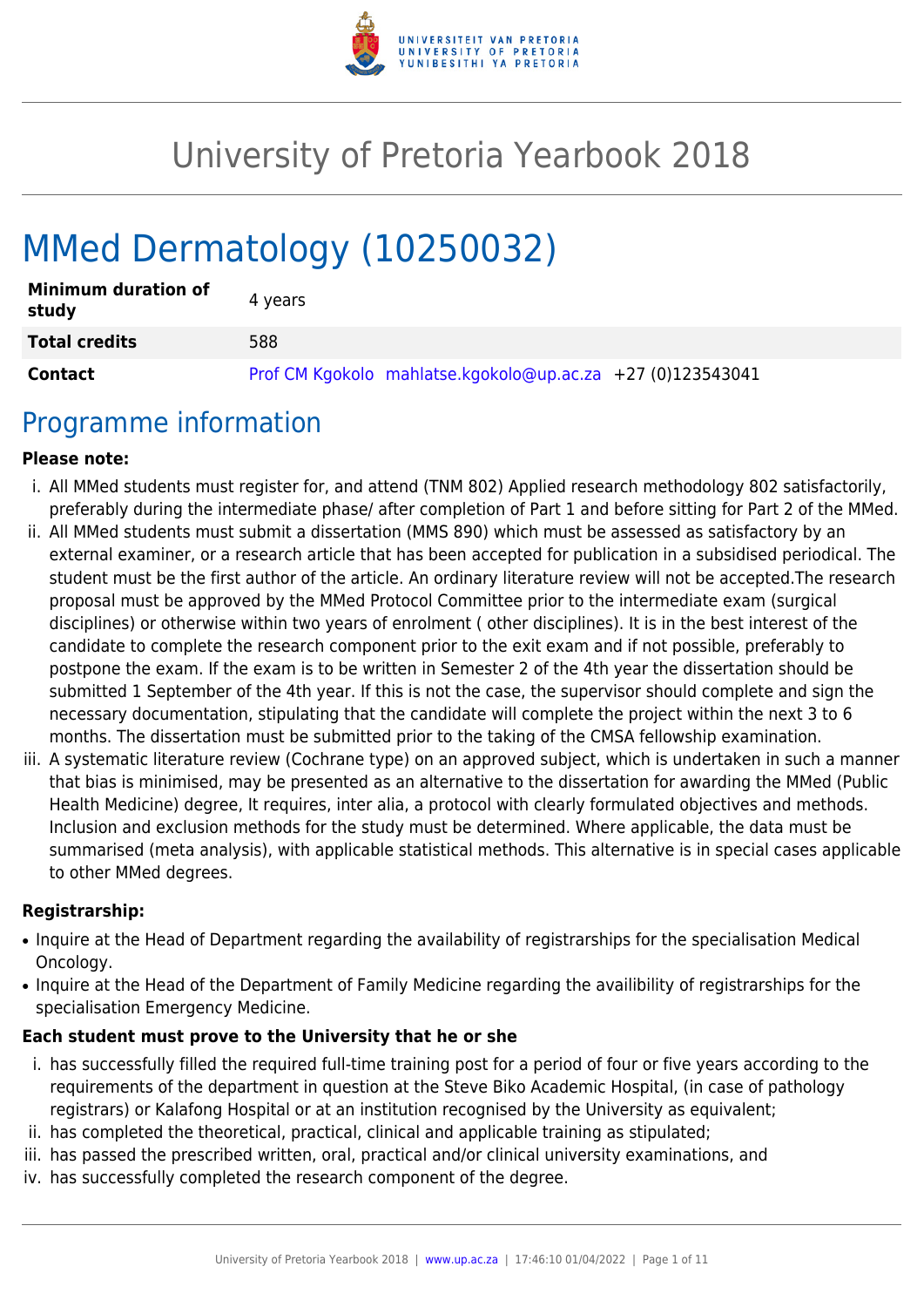

## Admission requirements

A prospective student for the MMed degree programme must be in possession of the MBChB degree of this University or a qualification deemed by the University to be equivalent to the MBChB degree for at least two years. In addition such a student must be registered as a physician with the Health Professions Council of South Africa for at least one year.

International students must have qualifications verified by SAQA. Contact department before applying for government positions. Contact department before application.

## Other programme-specific information

**"Major subject"** refers to the recognised field of study in Medicine in which the student specialises. The study of the major subject extends over four or five years, as prescribed by the department in question.

## Examinations and pass requirements

- i. The sequence of the examinations in the prerequisite subjects will be determined by the head of the department under which the major subject falls.
- ii. The nature, duration and time of the examinations in the prerequisite subjects are determined in cooperation with the heads of the departments under which the prerequisite subjects fall – with the proviso that, except in cases where stipulated otherwise, the examinations in the prerequisite subjects may be held at any time prior to or concurrently with the major subject. The examinations in the major subjects are held as follows:
- iii. In the case of four-year programmes: not before the end of the third year.
- iv. In the case of five-year programmes: not before the end of the fourth year.
- v. A minimum final mark of 50% is required by all departments to pass in a subject and in the clinical section of the examination, a subminimum of 50%. General Regulations apply.
- vi. A student is not admitted to the examination in a prerequisite subject (second examinations excluded) more than twice, nor is he or she admitted to the examination in the major subject more than twice.

**Note**: Certificates of satisfactory preparation and progress are required in respect of the fourth year of four-year programmes in which an examination is held at the end of the third year.

#### **Second examinations**

Second examinations for MMed students will only be held after at least six months have elapsed since the conclusion of the examination in which the student had failed.

### **Rules governing the writing of the examinations of the College of Medicine of South Africa [CMSA]**

- i. Only candidates who have met all requirements for the MMed degree except for the major subject (final examination), i.e. passed all prerequisite subjects (the latter to be interchangeable; can be passed either at the University or as primary and intermediary examinations at the College of Medicine of South Africa [CMSA], completed all practical, clinical and applicable training of four or five years as prescribed by the relevant academic department (continuous evaluation of the candidate, in an approved registrar post, by the Head of department of the candidate); and completed the required research component for the degree in accordance with the Faculty Yearbook regulations, i.e. Applied research methodology 800 (TNM 800) and the dissertation (MMS 800) or an article (not an ordinary literature review) that has been accepted for publication in a subsidised periodical, will be allowed to write the college examination (exit examination), after which they will obtain both the CMSA fellowship and the MMed as specialist qualifications.
- ii. The rules have been effective as from 1 January 2011. As a transitional measure, cases will be considered on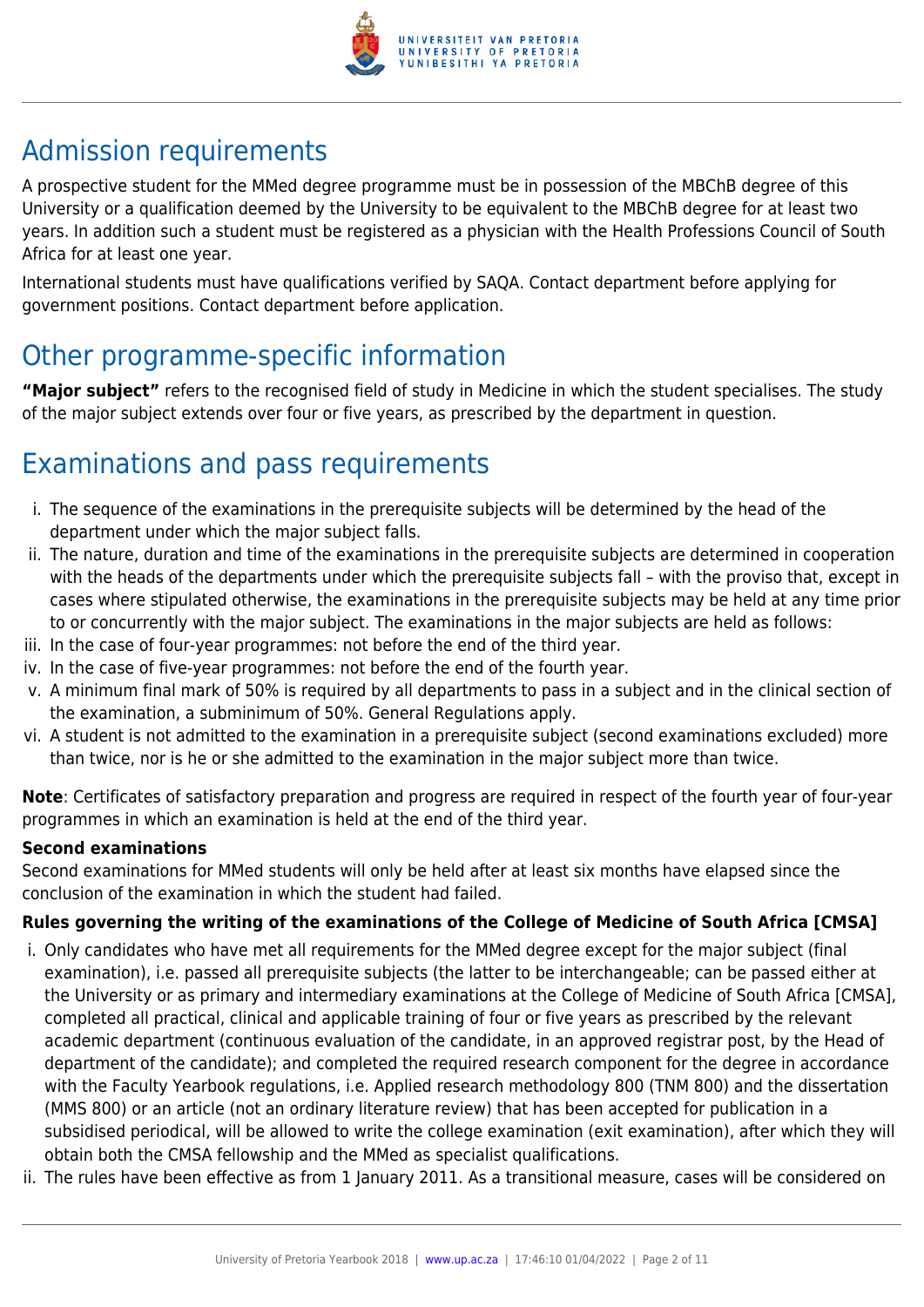

an individual basis where necessary.

## Exemption

#### **Exemption**

- i. The Faculty Board may grant partial exemption from the training and work mentioned under par. (b) and (c)(i) and (ii) above on the grounds of comparable training and experience completed in another post or at another recognised institution – with the proviso that exemption from a maximum period of 18 months may be granted with regard to four-year and five-year programmes.
- ii. Exemption from a maximum of three years may be granted by the Department of Medical Oncology for the MMed in Medical Oncology [MMed(MedOnc)] on the grounds of the MMed(Int) or MMed(Paed) degree of this University, or experience recognised by the University as equivalent.
- iii. Specific prerequisite subjects must be passed within 24 months after commencement of the programme.

## Pass with distinction

The degree is conferred at the end of the prescribed training period (i.e. three, four or five years, respectively). The degree is conferred with distinction on a student who has obtained a final mark of at least 75% in his or her major subject.

## General information

#### **Registrars**

Departments expect registrars to participate increasingly in the examining and treatment of patients in the hospital, both in-patients and out-patients, as well as performing and interpreting tests in the laboratory (where applicable); initially under supervision and later increasingly at their own responsibility. Lectures/symposia with closely related departments are organised, as well as discussions of literature, etc.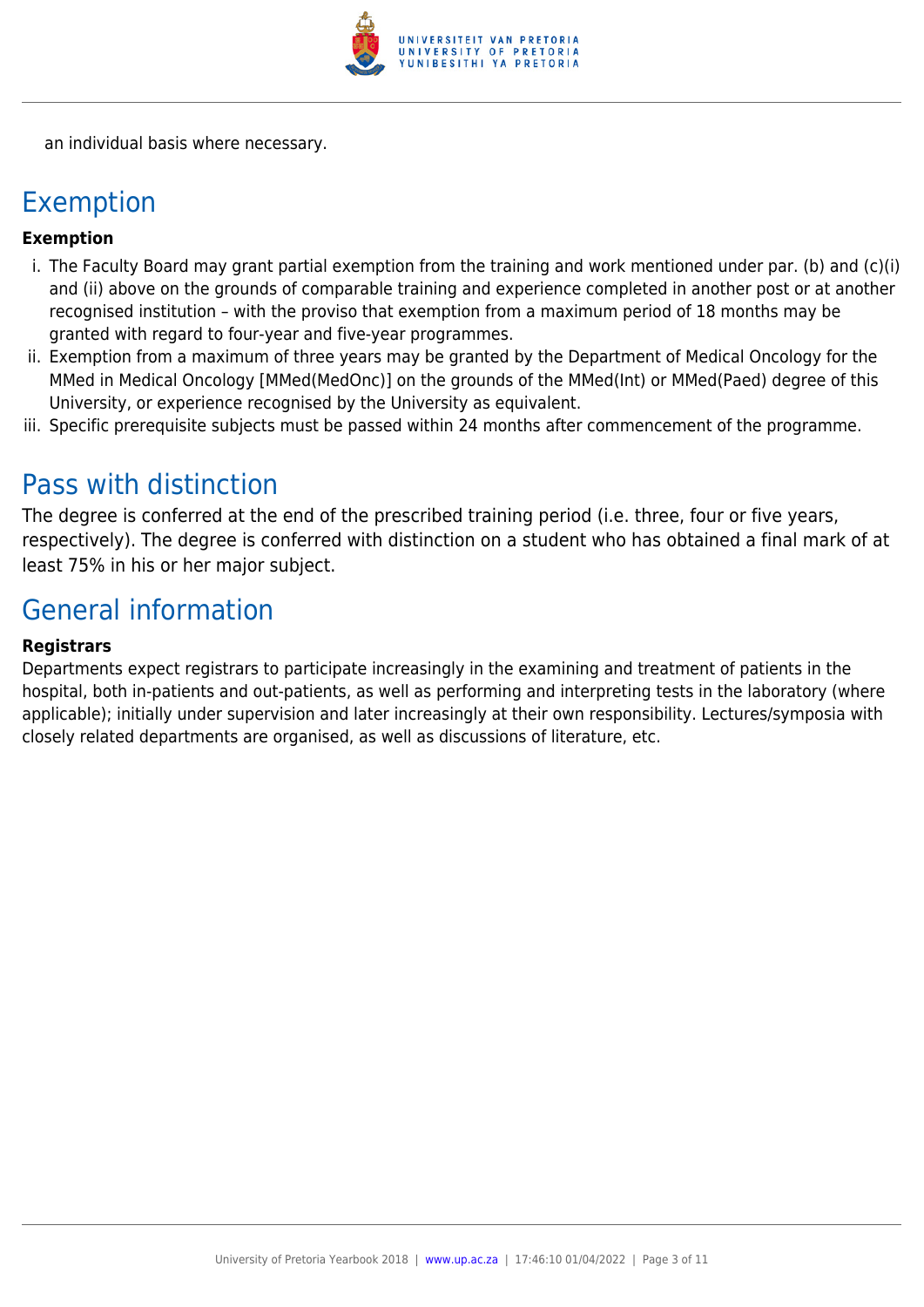

## Curriculum: Year 1

**Minimum credits: 588**

## **Core modules**

### **Anatomy 807 (ANA 807)**

| <b>Module credits</b>         | 36.00                                           |
|-------------------------------|-------------------------------------------------|
| <b>Prerequisites</b>          | No prerequisites.                               |
| <b>Contact time</b>           | 1 discussion class per week, 1 lecture per week |
| <b>Language of tuition</b>    | Module is presented in English                  |
| <b>Department</b>             | Anatomy                                         |
| <b>Period of presentation</b> | Year                                            |
|                               |                                                 |

## **Dermatology 800 (DER 800)**

| <b>Module credits</b>         | 300.00                                     |
|-------------------------------|--------------------------------------------|
| <b>Prerequisites</b>          | PAG 804, ANA 807, FSG 801                  |
| Language of tuition           | Separate classes for Afrikaans and English |
| <b>Department</b>             | Internal Medicine                          |
| <b>Period of presentation</b> | Year                                       |

## **Physiology 801 (FSG 801)**

| <b>Module credits</b>         | 36.00                          |
|-------------------------------|--------------------------------|
| <b>Prerequisites</b>          | No prerequisites.              |
| <b>Language of tuition</b>    | Module is presented in English |
| <b>Department</b>             | Physiology                     |
| <b>Period of presentation</b> | Year                           |

### **Dissertation 890 (MMS 890)**

| <b>Module credits</b>         | 180.00                         |
|-------------------------------|--------------------------------|
| <b>Language of tuition</b>    | Module is presented in English |
| <b>Department</b>             | <b>School of Medicine</b>      |
| <b>Period of presentation</b> | Year                           |
|                               |                                |

### **Pathology 804 (PAG 804)**

| <b>Module credits</b> | 36.00                       |
|-----------------------|-----------------------------|
| <b>Prerequisites</b>  | No prereguisites.           |
| <b>Contact time</b>   | 1 discussion class per week |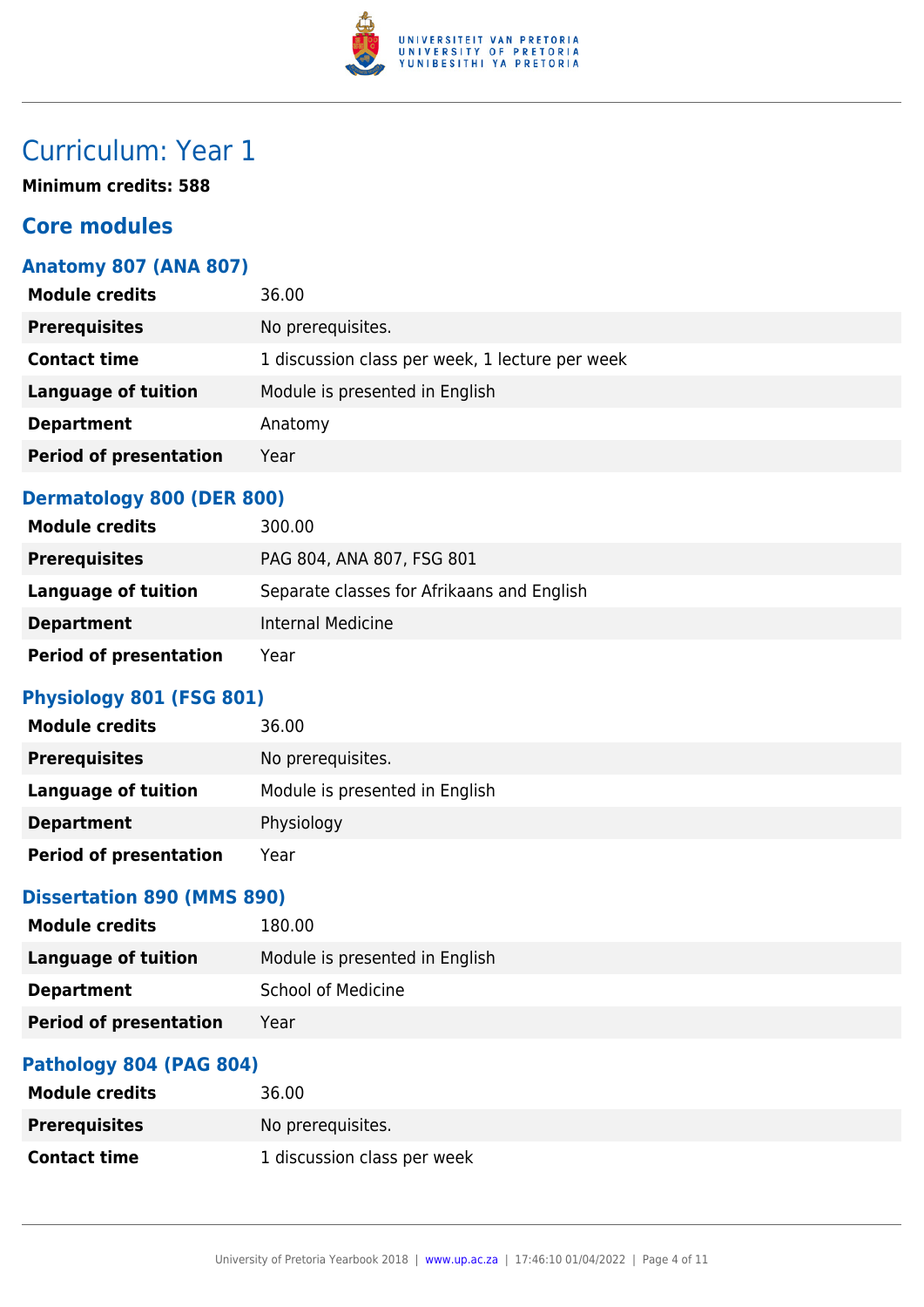

| <b>Language of tuition</b>                        | Separate classes for Afrikaans and English |  |
|---------------------------------------------------|--------------------------------------------|--|
| <b>Department</b>                                 | Anatomical Pathology                       |  |
| <b>Period of presentation</b>                     | Year                                       |  |
| <b>Applied research methodology 802 (TNM 802)</b> |                                            |  |
| <b>Module credits</b>                             | 0.00                                       |  |
| Language of tuition                               | Module is presented in English             |  |
| <b>Department</b>                                 | <b>Health Sciences Deans Office</b>        |  |
| <b>Period of presentation</b>                     | Year                                       |  |
|                                                   |                                            |  |

#### **Module content**

\*Attendance module only.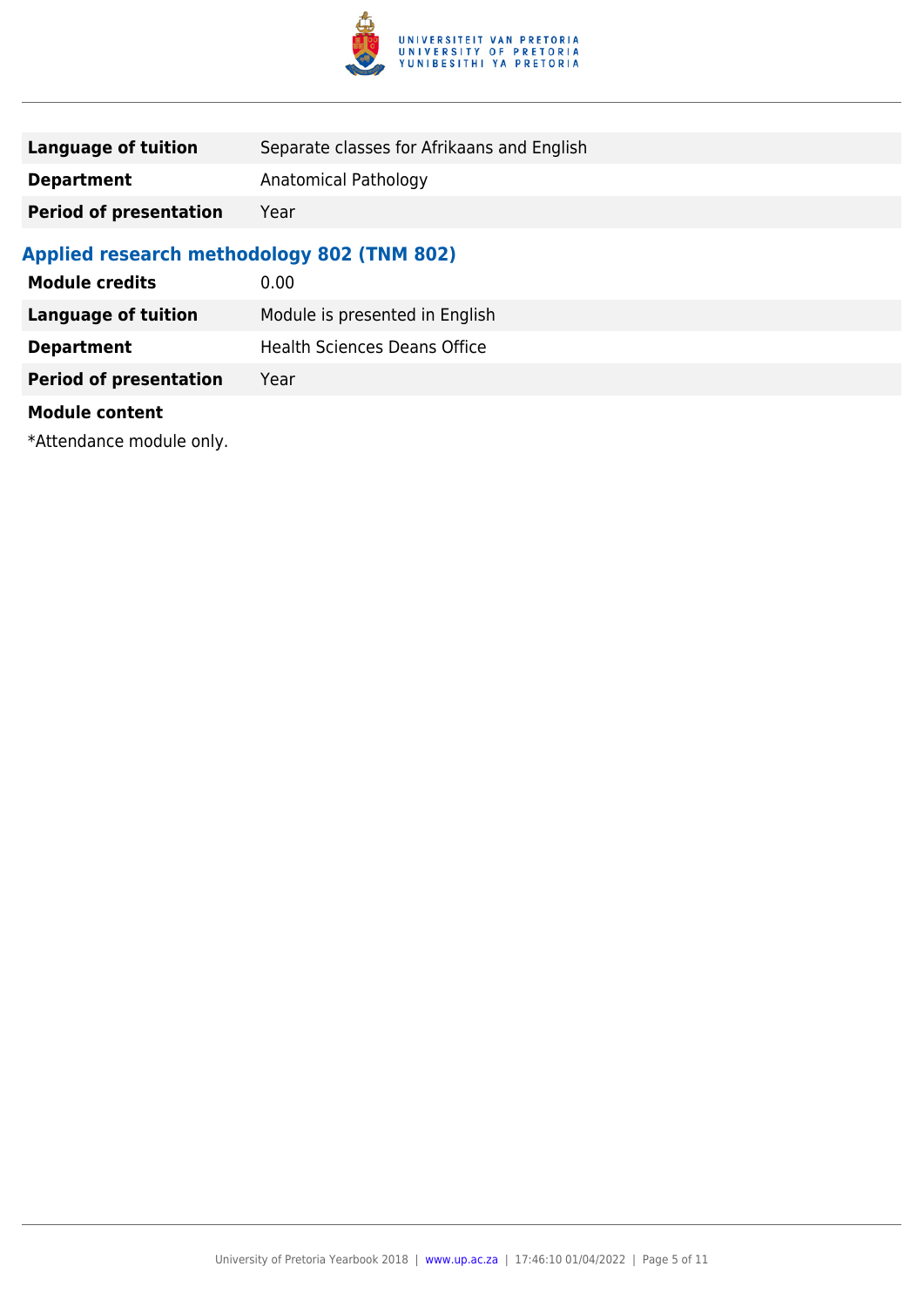

## Curriculum: Year 2

**Minimum credits: 588**

## **Core modules**

### **Anatomy 807 (ANA 807)**

| <b>Module credits</b>         | 36.00                                           |
|-------------------------------|-------------------------------------------------|
| <b>Prerequisites</b>          | No prerequisites.                               |
| <b>Contact time</b>           | 1 discussion class per week, 1 lecture per week |
| <b>Language of tuition</b>    | Module is presented in English                  |
| <b>Department</b>             | Anatomy                                         |
| <b>Period of presentation</b> | Year                                            |
|                               |                                                 |

#### **Dermatology 800 (DER 800)**

| <b>Module credits</b>         | 300.00                                     |
|-------------------------------|--------------------------------------------|
| <b>Prerequisites</b>          | PAG 804, ANA 807, FSG 801                  |
| Language of tuition           | Separate classes for Afrikaans and English |
| <b>Department</b>             | Internal Medicine                          |
| <b>Period of presentation</b> | Year                                       |

## **Physiology 801 (FSG 801)**

| <b>Module credits</b>         | 36.00                          |
|-------------------------------|--------------------------------|
| <b>Prerequisites</b>          | No prerequisites.              |
| <b>Language of tuition</b>    | Module is presented in English |
| <b>Department</b>             | Physiology                     |
| <b>Period of presentation</b> | Year                           |

### **Dissertation 890 (MMS 890)**

| <b>Module credits</b>         | 180.00                         |
|-------------------------------|--------------------------------|
| <b>Language of tuition</b>    | Module is presented in English |
| <b>Department</b>             | <b>School of Medicine</b>      |
| <b>Period of presentation</b> | Year                           |
|                               |                                |

### **Pathology 804 (PAG 804)**

| <b>Module credits</b> | 36.00                       |
|-----------------------|-----------------------------|
| <b>Prerequisites</b>  | No prereguisites.           |
| <b>Contact time</b>   | 1 discussion class per week |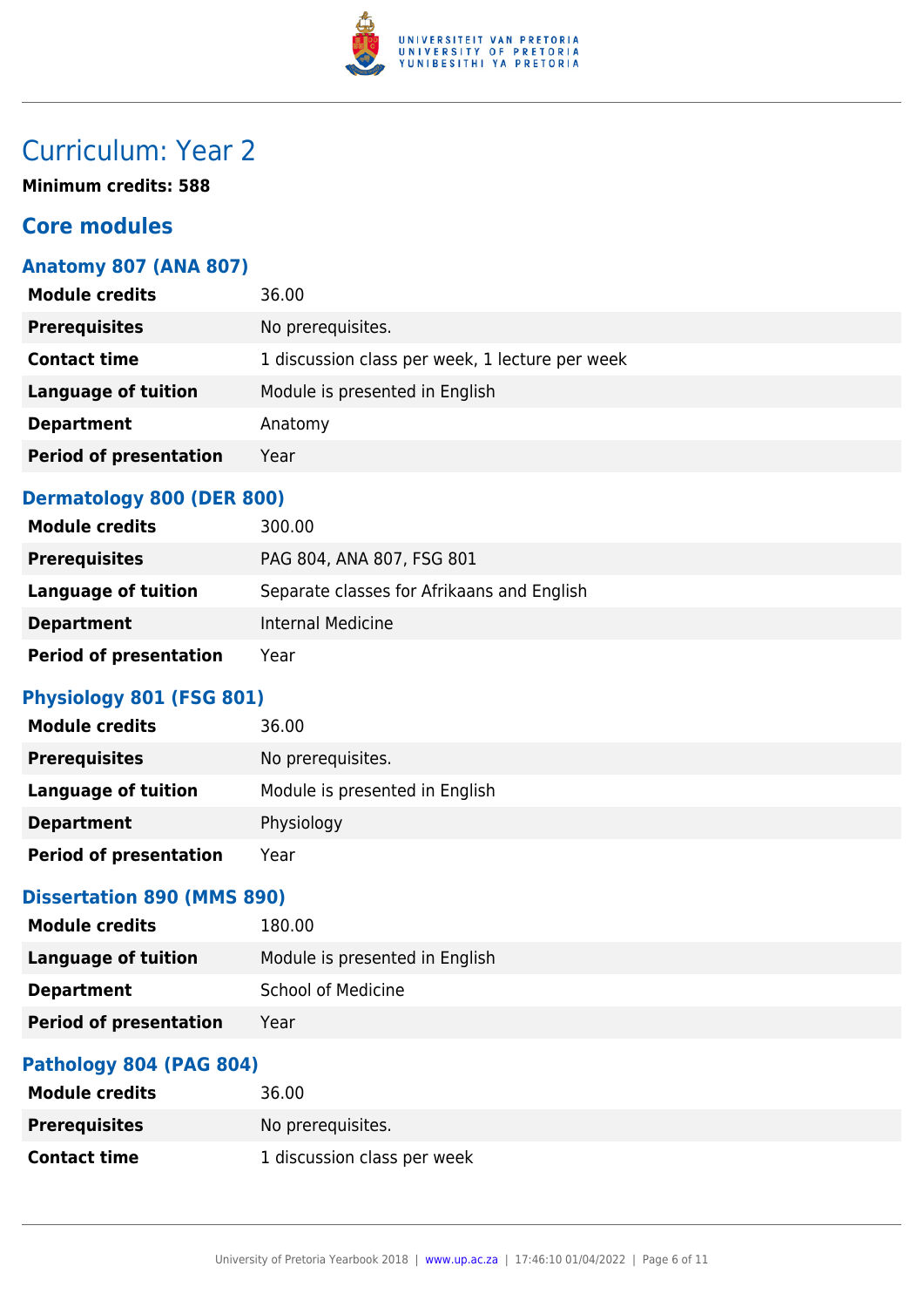

| <b>Language of tuition</b>                        | Separate classes for Afrikaans and English |
|---------------------------------------------------|--------------------------------------------|
| <b>Department</b>                                 | Anatomical Pathology                       |
| <b>Period of presentation</b>                     | Year                                       |
| <b>Applied research methodology 802 (TNM 802)</b> |                                            |
| <b>Module credits</b>                             | 0.00                                       |
| Language of tuition                               | Module is presented in English             |
| <b>Department</b>                                 | <b>Health Sciences Deans Office</b>        |
| <b>Period of presentation</b>                     | Year                                       |
|                                                   |                                            |

#### **Module content**

\*Attendance module only.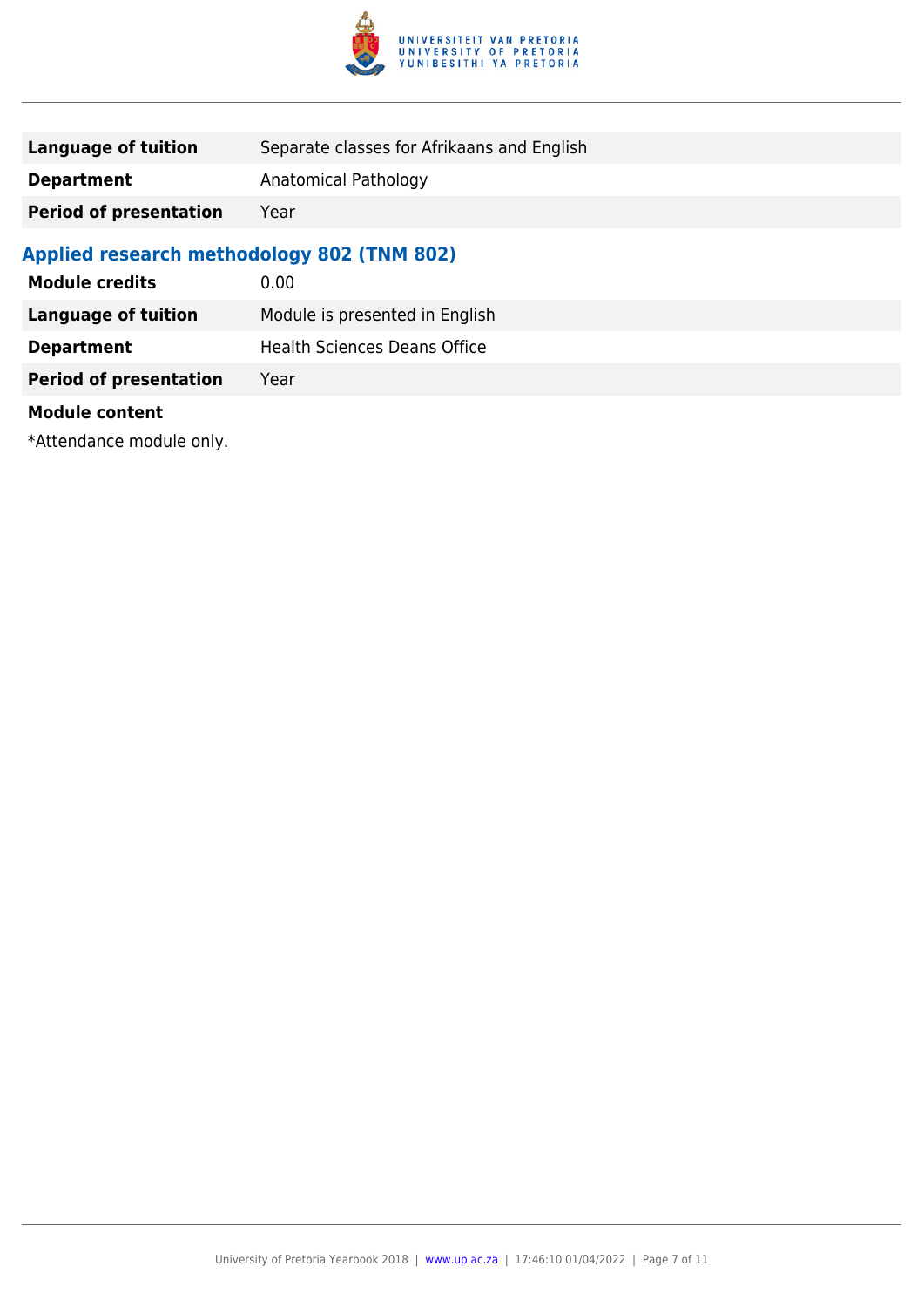

## Curriculum: Year 3

**Minimum credits: 588**

## **Core modules**

### **Anatomy 807 (ANA 807)**

| <b>Module credits</b>         | 36.00                                           |
|-------------------------------|-------------------------------------------------|
| <b>Prerequisites</b>          | No prerequisites.                               |
| <b>Contact time</b>           | 1 discussion class per week, 1 lecture per week |
| <b>Language of tuition</b>    | Module is presented in English                  |
| <b>Department</b>             | Anatomy                                         |
| <b>Period of presentation</b> | Year                                            |
|                               |                                                 |

#### **Dermatology 800 (DER 800)**

| <b>Module credits</b>         | 300.00                                     |
|-------------------------------|--------------------------------------------|
| <b>Prerequisites</b>          | PAG 804, ANA 807, FSG 801                  |
| Language of tuition           | Separate classes for Afrikaans and English |
| <b>Department</b>             | Internal Medicine                          |
| <b>Period of presentation</b> | Year                                       |

## **Physiology 801 (FSG 801)**

| <b>Module credits</b>         | 36.00                          |
|-------------------------------|--------------------------------|
| <b>Prerequisites</b>          | No prerequisites.              |
| <b>Language of tuition</b>    | Module is presented in English |
| <b>Department</b>             | Physiology                     |
| <b>Period of presentation</b> | Year                           |

### **Dissertation 890 (MMS 890)**

| <b>Module credits</b>         | 180.00                         |
|-------------------------------|--------------------------------|
| <b>Language of tuition</b>    | Module is presented in English |
| <b>Department</b>             | <b>School of Medicine</b>      |
| <b>Period of presentation</b> | Year                           |
|                               |                                |

### **Pathology 804 (PAG 804)**

| <b>Module credits</b> | 36.00                       |
|-----------------------|-----------------------------|
| <b>Prerequisites</b>  | No prereguisites.           |
| <b>Contact time</b>   | 1 discussion class per week |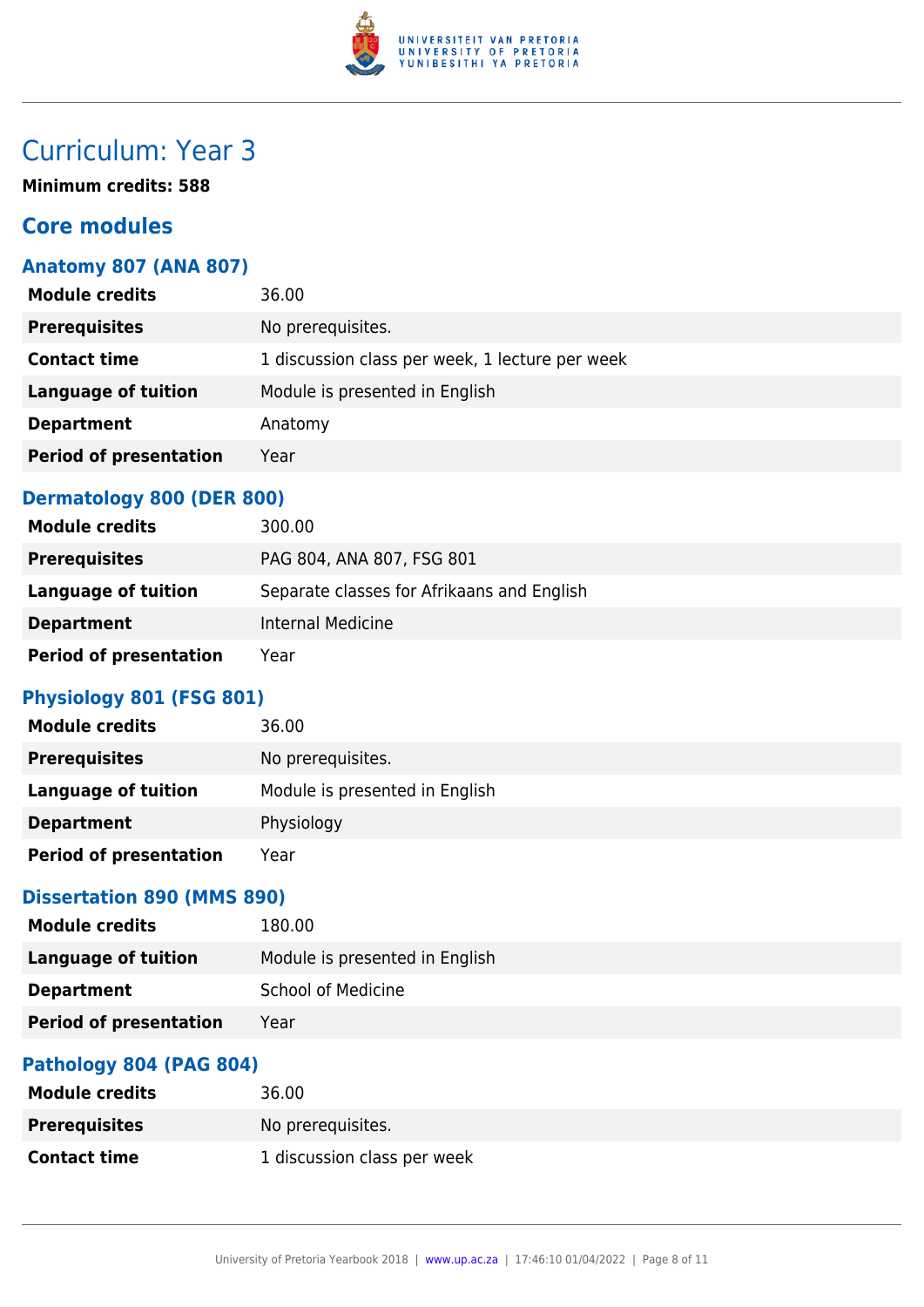

| <b>Language of tuition</b>                        | Separate classes for Afrikaans and English |
|---------------------------------------------------|--------------------------------------------|
| <b>Department</b>                                 | Anatomical Pathology                       |
| <b>Period of presentation</b>                     | Year                                       |
| <b>Applied research methodology 802 (TNM 802)</b> |                                            |
| <b>Module credits</b>                             | 0.00                                       |
| Language of tuition                               | Module is presented in English             |
| <b>Department</b>                                 | <b>Health Sciences Deans Office</b>        |
| <b>Period of presentation</b>                     | Year                                       |
|                                                   |                                            |

#### **Module content**

\*Attendance module only.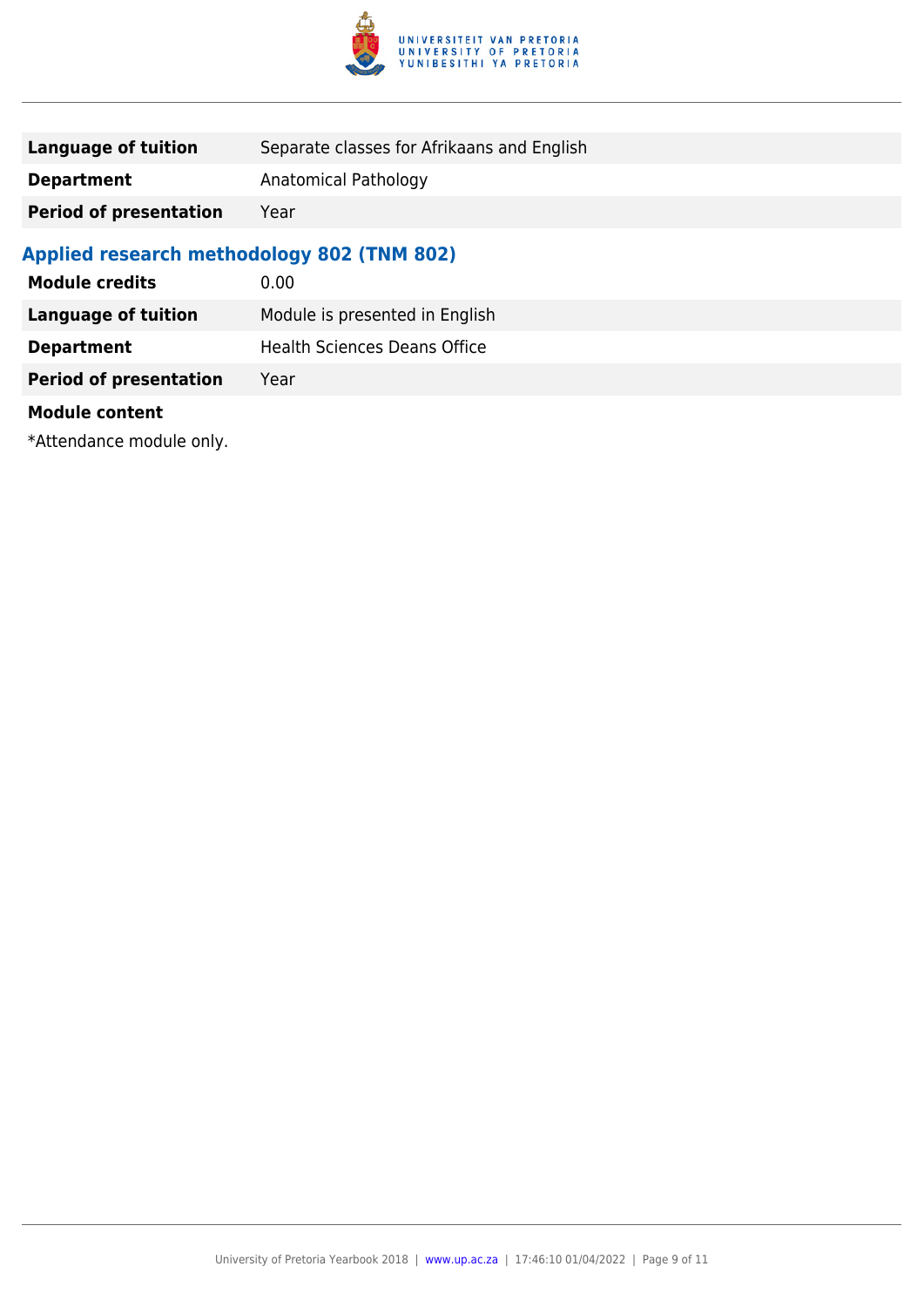

## Curriculum: Final year

**Minimum credits: 516**

## **Core modules**

#### **Dermatology 800 (DER 800)**

| <b>Module credits</b>         | 300.00                                     |
|-------------------------------|--------------------------------------------|
| <b>Prerequisites</b>          | PAG 804, ANA 807, FSG 801                  |
| Language of tuition           | Separate classes for Afrikaans and English |
| <b>Department</b>             | Internal Medicine                          |
| <b>Period of presentation</b> | Year                                       |

#### **Dissertation 890 (MMS 890)**

| <b>Module credits</b>         | 180.00                         |
|-------------------------------|--------------------------------|
| Language of tuition           | Module is presented in English |
| <b>Department</b>             | <b>School of Medicine</b>      |
| <b>Period of presentation</b> | Year                           |

#### **Pathology 804 (PAG 804)**

| <b>Module credits</b>         | 36.00                                      |
|-------------------------------|--------------------------------------------|
| <b>Prerequisites</b>          | No prerequisites.                          |
| <b>Contact time</b>           | 1 discussion class per week                |
| <b>Language of tuition</b>    | Separate classes for Afrikaans and English |
| <b>Department</b>             | Anatomical Pathology                       |
| <b>Period of presentation</b> | Year                                       |

#### **Applied research methodology 802 (TNM 802)**

| <b>Module credits</b>         | 0.00                                |
|-------------------------------|-------------------------------------|
| <b>Language of tuition</b>    | Module is presented in English      |
| <b>Department</b>             | <b>Health Sciences Deans Office</b> |
| <b>Period of presentation</b> | Year                                |
| <b>Module content</b>         |                                     |
| *Attendance module only.      |                                     |

The information published here is subject to change and may be amended after the publication of this information. The [General Regulations \(G Regulations\)](https://www.up.ac.za/yearbooks/2018/rules/view/REG) apply to all faculties of the University of Pretoria. It is expected of students to familiarise themselves well with these regulations as well as with the information contained in the [General Rules](https://www.up.ac.za/yearbooks/2018/rules/view/RUL) section.